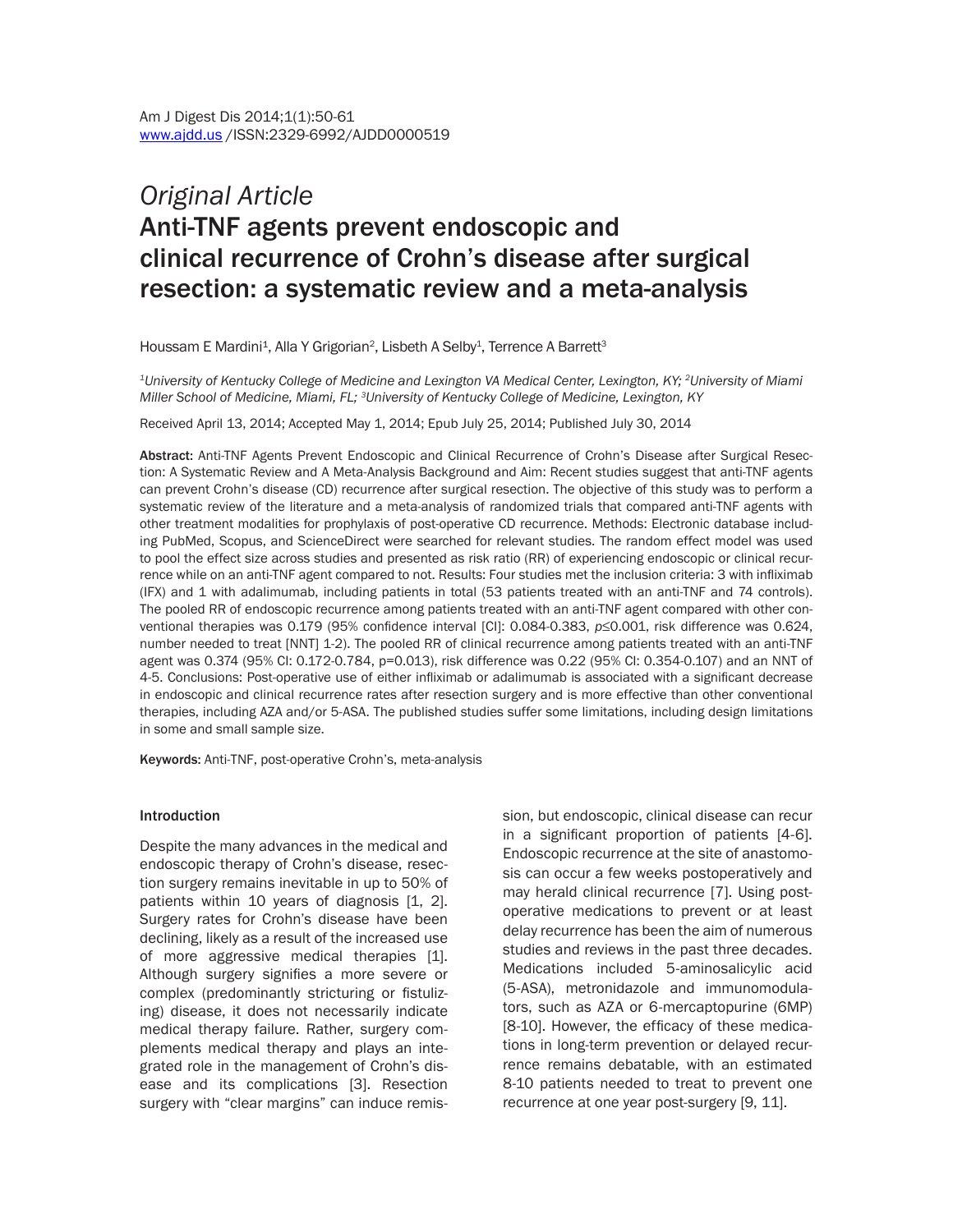Since their introduction, anti-TNF agents have become the mainstay for the treatment of moderate to severe Crohn's disease. Anti-TNF agents are effective in treating all phenotypes, improving quality of life and possibly decreasing the need for surgery [9, 12]. More recently, their efficacy in preventing postoperative recurrence has been investigated in a few small size comparative studies [13-18]. Only half of these studies reported superior efficacy of anti-TNF agents in preventing endoscopic recurrence and/or clinical recurrence. This was, in part, due to small sample size and variable designs.

Our aim was to perform a systematic review and a meta-analysis of randomized trials that evaluated the efficacy of anti-TNF agents for the prevention of post-operative endoscopic or clinical recurrence in Crohn's disease patients who underwent ileal or ileocolic resection.

# Methods

# *Literature search*

A comprehensive literature search was performed to identify all reports on the use of IFX, adalimumab and certolizumab in postoperative Crohn's disease. The searched electronic database included MEDLINE (PubMed), Scopus, and ScienceDirect with no restrictions on the date, publication type or language as of January 31<sup>st</sup>, 2014. In addition, we searched the abstracts presented at Digestive Disease Week or the Advances in Inflammatory Bowel Disease meetings, those submitted to the American College of Gastroenterology annual meeting between 2004 and 2013 and abstracts presented at the Congress of European Crohn's and Colitis Organization between 2011 and 2013. The keywords and terms searched included anti-TNF, IFX, adalimumab, certolizumab and biologics in combination with one or more of the following: surgery, postoperative, post-surgery and recurrence. Searches were performed within the title, abstract and keywords.

# *Inclusion and exclusion criteria*

Studies that specifically addressed the use of anti-TNF agents for the prevention of endoscopic and/or clinical Crohn's disease recurrence in their abstracts were included in the systematic review. We excluded the studies that were updated and included in a later publication by the same authors and that were duplicated (including abstracts presented at multiple meetings). Only randomized trials that used widely accepted and well-defined outcomes were included in the meta-analysis [\(Supple](#page-12-0)[mental Figure 1](#page-12-0)).

# *Study selection*

The first two authors (HM & AG) independently searched the literature and identified studies for the review. The abstracts of studies selected by either author were then scanned by both authors to determine their eligibility for the systematic review and the meta-analysis. Disagreements were resolved by reaching a consensus among the authors and after discussion with the other authors (LS and TB).

#### *Data extraction, quality and risk of bias assessment*

The review was performed in accordance with the Preferred Reporting Items for Systematic Reviews and Meta-Analyses (PRISMA) state-ment [19] ([Supplemental Figure 1](#page-12-0)). The following data were collected: the absolute numbers of patients in the study, the identity of each group and each outcome, the method of patient selection, the start time of anti-TNF agent postoperatively, evaluation points for outcomes, treatments in the comparison groups, the clinical and endoscopic outcome assessment methods and whether the outcome was primary or secondary, a priori or post-hoc analysis. The study quality and risk of bias assessments were performed according to the Cochrane Collaboration's tool [\(Supplemental Table 1](#page-12-0)) [20].

# *Data synthesis and statistical analysis*

We used a conservative approach in the metaanalysis to account for the small number of studies with small sample sizes and varied study designs, follow-up lengths and comparison groups' treatments. We used a random effect model (DerSimonian Laird method) to pool and calculated the risk ratios (RRs) and 95% confidence intervals (CIs) of recurrence while receiving anti-TNF agent. The analysis was based on the intention to treat. When there were more than two comparison groups, the analysis was based on receiving versus not receiving the anti-TNF agent. Some studies used multiple clinical indices and/or different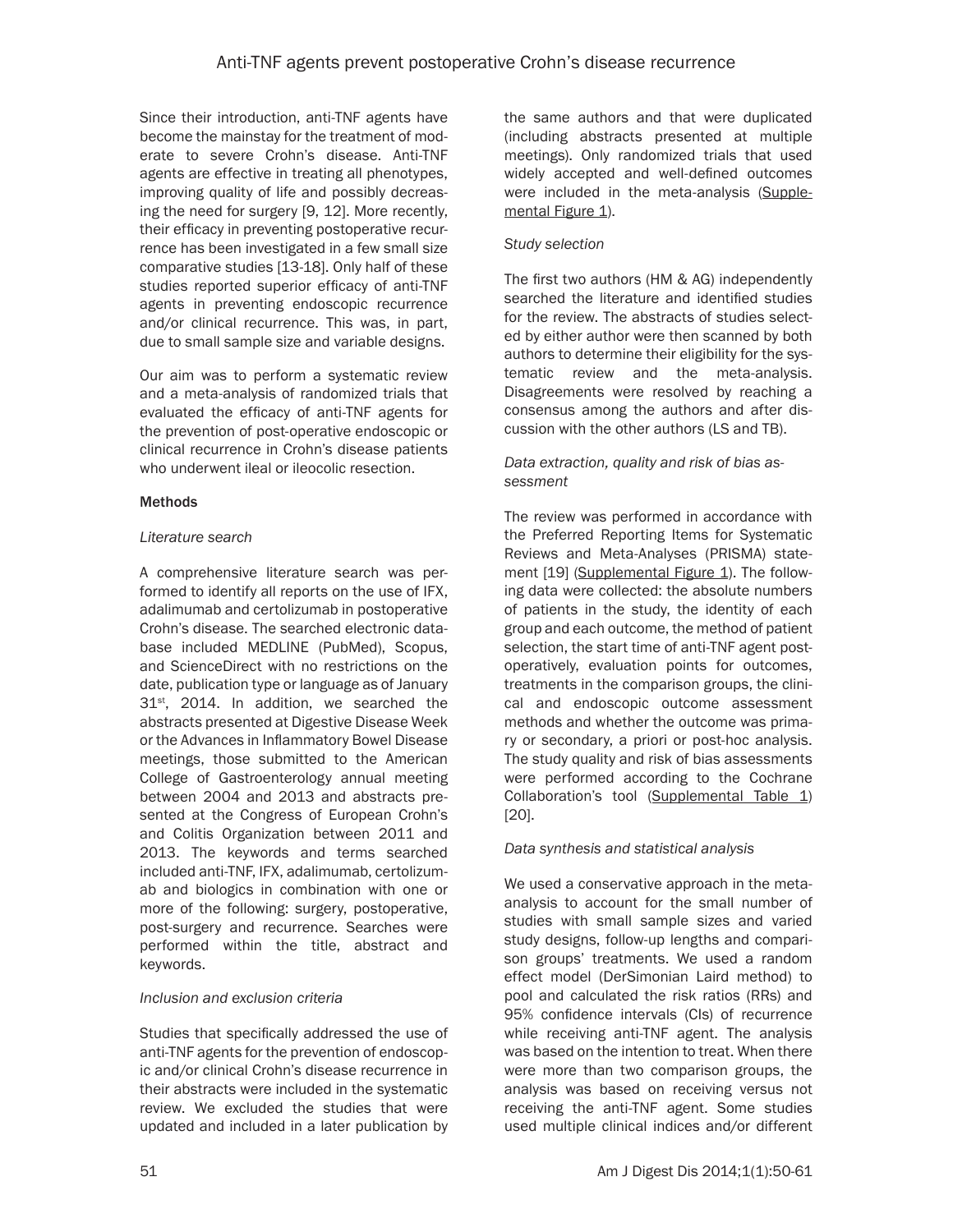| Study [refer-<br>ence $#$ ]      | Year        | Design (number of pts)                                                                                                                           | Intervention                                                                     | Duration/<br>assess-<br>ment time | Outcome assessed                                                         | findings                                                                                                                                                                             | Reason for exclusion                                                                                                  |
|----------------------------------|-------------|--------------------------------------------------------------------------------------------------------------------------------------------------|----------------------------------------------------------------------------------|-----------------------------------|--------------------------------------------------------------------------|--------------------------------------------------------------------------------------------------------------------------------------------------------------------------------------|-----------------------------------------------------------------------------------------------------------------------|
| Sorrentino et<br>al [13]         | 2007        | Prospective cohort (23)                                                                                                                          | Infliximab + MTX<br>(7) vs mesalamine<br>(16)                                    | 12mos                             | Endoscopic (Rutgeerts)<br>and clinical (Hanauer<br>scale) recurrence     | Clinical recurrence 2 yrs: 0% vs 31.3%<br>Endoscopic recurrence 2 yrs: 0% vs 75%                                                                                                     | Not randomized trial;<br>cohort                                                                                       |
| Yoshimura et<br>al [21]          | (a)         | 2008 Retrospective analysis                                                                                                                      | Infliximab within<br>1 year                                                      | 12 mos<br>(mean)                  | Clinical (CDAI)                                                          | Clinical remission: 64.7%                                                                                                                                                            | Retrospective, comparison<br>made with pts who did<br>not have surgery, unclear<br>if surgical remission<br>achieved. |
| Fernandez-Blan-<br>co et al [22] | (a)         | 2010 Prospective case series (20)                                                                                                                | Adalimumab within<br>2 weeks                                                     | 12 mos                            | Endoscopic (Rutgeerts),<br>clinical (NR) and histo-<br>logical           | Endoscopic recurrence: 10%<br>Histological recurrence: 45%<br>Clinical recurrence: 0%                                                                                                | Case series, no compari-<br>son group                                                                                 |
| Sorrentino et<br>al [23]         | 2010        | Prospective case series (12)                                                                                                                     | Low dose infliximab<br>$(3 \text{ mg/kg})$                                       | 36 mos                            | Endoscopic (Rutgeerts)<br>and clinical (Hanauer)                         | Approximately 83% exhibited endoscopic recurrence 4<br>months after stopping infliximab                                                                                              | Case series, main aim to<br>assess impact of stopping<br>Rx                                                           |
| Terkegan et al<br>$[24]$         | (a)         | 2011 Retrospective (236)                                                                                                                         | Biologics (B) vs<br>Immunomodula-<br>tors (I) vs B+I vs no<br>treatment          | 24.8 mos<br>(mean)                | Endoscopic (Rutgeerts)                                                   | Biologic Rx associated with lower Rutgeerts' scores (OR<br>2.88                                                                                                                      | Retrospective                                                                                                         |
| Aguas et al [25]                 |             | 2012 Prospective case series (29)                                                                                                                | Adalimumab within<br>2 weeks                                                     | 12 mos<br>(mean)                  | Endoscopic (Rutgeerts),<br>radiological (MRI) and<br>clinical (symptoms) | Endoscopic recurrence: 20.7%<br>Radiologic recurrence: 36.8<br>Clinical recurrence: 13.7%                                                                                            | Case series, no compari-<br>son group                                                                                 |
| De Cruz et al<br>$[15]$          | (a)         | 2012 Prospective cohort (61)                                                                                                                     | Adalimumab within<br>2 weeks vs AZA                                              | 6 mos                             | Endoscopic (Rutgeerts)                                                   | Endoscopic remission: 93.8 vs 62%                                                                                                                                                    | Not randomized trial;<br>cohort                                                                                       |
| Esaki et al [26]                 | 2012<br>(a) | Retrospective cohort (37)                                                                                                                        | Infliximab vs un-<br>clear/not reported                                          | 26.9 mos<br>(mean)                | Endoscopic (Rutgeerts)<br>or radiologic                                  | Recurrence: 15.8% vs 77.8%                                                                                                                                                           | Retrospective/                                                                                                        |
| Papamichael et<br>al [27]        | 2012        | Prospective cohort (23) two<br>steps (after 6 mos, pts in<br>the comparison group with<br>endoscopic recurrence were<br>treated with adalimumab) | Adalimumab vs<br>AZA or infliximab or<br>5ASA                                    | 6 & 24<br>mos                     | clinical (HBI) and Endo-<br>scopic (Rutgeerts)                           | Endoscopic recurrence at 6 mos: 12.5% of adalimumab-<br>treated vs 100% in comparison group. Clinical recurrence<br>at 6 mos: 0% of adalimumab-treated vs 60% in comparison<br>group | Anti-TNF agent (infliximab)<br>was used in 3/15 in the<br>comparison group                                            |
| Sakuraba et al<br>[28]           |             | 2012 Prospective case series (11)                                                                                                                | Infliximab within<br>2-4 weeks of sur-<br>gery                                   | 24 mos                            | Clinical (CDAI increase<br>by >50) endoscopic<br>(NR), radiological (NR) | Clinical remission: 60%<br>Endoscopic or radiologic remission: 40%                                                                                                                   | Case series, no compari-<br>son group                                                                                 |
| Savarino et al<br>[29]           |             | 2012 Case series (6)                                                                                                                             | Adalimumab within<br>2 weeks                                                     | 36 mos                            | Endoscopic (Rutgeerts)<br>and clinical (Hanauer)                         | 0% clinical and endoscopic recurrence                                                                                                                                                | Case series, no compari-<br>son group                                                                                 |
| Araki et al [30]                 |             | 2013 Case controlled (200)                                                                                                                       | Infliximab within 8<br>weeks of surgery                                          | 36 mos                            | Surgical recurrence<br>(reoperation)                                     | Infliximab associated with decreased recurrence (3% vs<br>34%); HR 0.22                                                                                                              | retrospective                                                                                                         |
| Kotze et al [31]                 | 2013<br>(a) | Retrospective case series<br>(56)                                                                                                                | Infliximab (28 pts)<br>or adalimumab<br>(28 <sub>pts</sub> )                     | 12.8 mos<br>(mean)                | Endoscopic (Rutgeerts)                                                   | Infliximab endoscopic recurrence: 32.14%. Adalimumab<br>endoscopic recurrence (28.57%)                                                                                               | Retrospective case series,<br>comparison made between<br>infliximab and adalimumab                                    |
| Shinzaki et al<br>$[32]$         | 2013<br>(a) | Retrospective cohort (36)                                                                                                                        | Nutritional Rx (Elen- 24 mos<br>$tal$ ) + infliximab vs<br><b>Nutritional Rx</b> |                                   | Serologic (CRP) and<br>endoscopic (Rutgeerts)                            | Serologic remission: 63% vs 60% (ns)<br>Endoscopic remission 50% in both                                                                                                             | Retrospective                                                                                                         |

# Table 1. Summary of Findings of the studies reviewed but were not included in the meta-analysis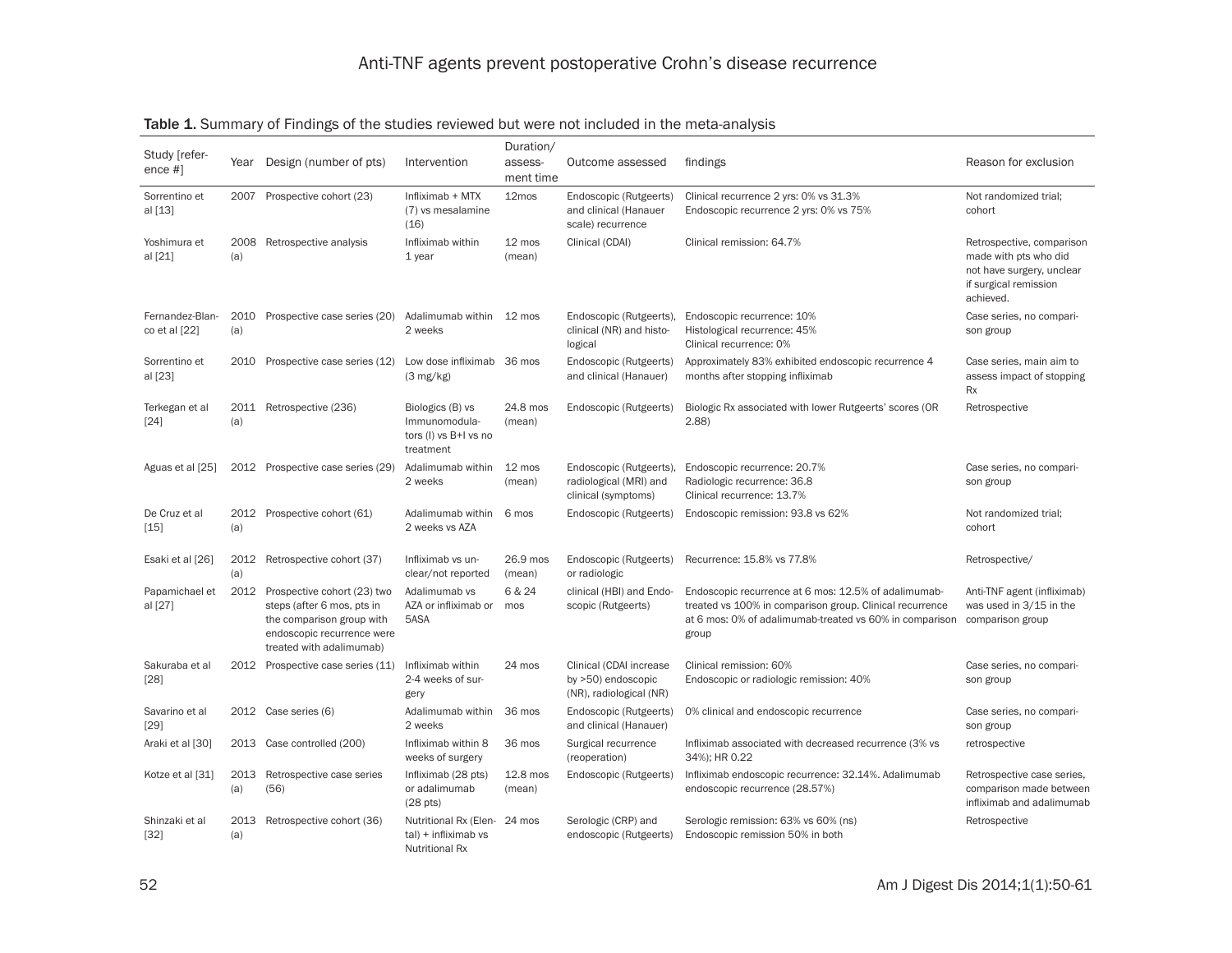| Sorrentino et<br>al $[3]$ | 2013<br>(a | Subgroup analysis/case<br>control (11)                                            | Low-dose infliximab<br>$(3 \text{ mg/kg})$ vs<br>standard dose (5<br>$mg/kg$ )           | 30 mos    | ATI formation, clinical<br>(CDAI) and endoscopic<br>(Rutgeerts) | No difference in clinical or endoscopic recurrence between<br>the two doses; 0% recurrence after 30 months                                                                                                                                                                                                                                                            | Subgroup analysis with no<br>comparison group                                                                                         |
|---------------------------|------------|-----------------------------------------------------------------------------------|------------------------------------------------------------------------------------------|-----------|-----------------------------------------------------------------|-----------------------------------------------------------------------------------------------------------------------------------------------------------------------------------------------------------------------------------------------------------------------------------------------------------------------------------------------------------------------|---------------------------------------------------------------------------------------------------------------------------------------|
| Regueiro et al<br>$[34]$  | 2014       | Prospective cohort/long<br>term observation and f/u of<br>a previous RCT pts (24) | Infliximab within 4<br>weeks in initial RCT<br>in 11 pts and after<br>one year in 10 pts | $>48$ mos | Endoscopic (Rutgeerts)<br>and surgical (reopera-<br>tion)       | Among initial RCT patients treated with infliximab (12).<br>endoscopic recurrence was 58.3% and surgical recurrence<br>was 33.3% after stopping infliximab. Among initial RCT pts<br>who received placebo (12), 10 were started on infliximab:<br>surgical recurrence was 30% while on infliximab and 16.7%<br>after stopping infliximab; 100% endoscopic recurrence. | No separate comparison<br>group, main aim to as-<br>sess impact of stopping<br>infliximab: data from RCT<br>included in meta-analysis |

a=abstract.

| Study [refer-<br>ence $#$ ] | Year | Design                       | Anti-TNF used/<br>start time                                           | Total<br>n | Evalu-<br>ation<br>point     | Treat-<br>ment<br>arms(n)                        | Concomi-<br>tant Rx                        | Prior<br>anti-<br><b>TNF</b> | Primary outcome                                                                 | Secondary<br>outcome(s)                                                                                                 | Reported results                                                                                                                                                                                                                                                       |
|-----------------------------|------|------------------------------|------------------------------------------------------------------------|------------|------------------------------|--------------------------------------------------|--------------------------------------------|------------------------------|---------------------------------------------------------------------------------|-------------------------------------------------------------------------------------------------------------------------|------------------------------------------------------------------------------------------------------------------------------------------------------------------------------------------------------------------------------------------------------------------------|
| Regueiro et al<br>[14]      | 2009 | RCT, double<br>blind placebo | Infliximab 5 mg/<br>kg with induc-<br>tion/within 4<br>weeks           | 24         | 12 mos                       | Infliximab<br>$(11)$ vs<br>placebo<br>(13)       | 4181<br>5ASA vs<br>$7$ I and 4<br>5ASA     | 3 vs 5                       | Endoscopic recur-<br>rence (Rutgeerts)                                          | Clinical (CDAI),<br>histological, CRP<br>& ESR                                                                          | Endoscopic recurrence: 9.1% vs 84.6% Clinical<br>remission: 80% vs 53.8% (ns) Clinical recur-<br>rence: 0% vs 38.5% Histologic recurrence:<br>27.3% vs 84.6%                                                                                                           |
| Yoshida et al<br>$[16]$     | 2012 | <b>RCT</b>                   | Infliximab 5 mg/<br>kg q 8 wks with<br>induction/within<br>4 weeks     | -31        | 12 <sub>8</sub><br>36<br>mos | Infliximab<br>$(15)$ vs No<br>infliximab<br>(16) | 7 ED & 15<br>5ASA vs 13<br>ED & 16<br>5ASA | 0 vs 1                       | Clinical remission<br>(CDAI & IOIBD) at<br>12 <sub>ms</sub>                     | Clinical remission<br>(IOIBD) at 36 mos.<br>Endoscopic recur-<br>rence (Rutgeerts)<br>and serologic<br>recurrence (CRP) | Clinical remission (IOIBD) 12 mos: 100% vs<br>68.8% .Clinical remission (CDAI) 12 mos:<br>86.7% vs 75% (ns). Clinical remission (IOIBD)<br>36 mos: 93.3% vs 56.3. Clinical remission<br>(CDAI) 36 mos: 80% vs 75% (ns). Endoscopic<br>Remission 12 mos: 73.3% vs 18.8% |
| Armuzzi et al<br>$[17]$     | 2013 | <b>RCT</b>                   | Infliximab 5 mg/<br>kg q 8 wks with<br>no induction/<br>within 4 weeks | 22         | $12 \text{ mos}$             | Infliximab<br>$(11)$ vs AZA<br>(11)              | None/NR                                    | 6 vs 4                       | Endoscopic<br>(Rutgeerts), clinical<br>(HBI) and histologi-<br>cal recurrence   | Serologic recur-<br>rence (CRP) and<br>histologic recur-<br>rence                                                       | Clinical recurrence 2 yrs: 9% vs 10% Endo-<br>scopic recurrence: 9% vs 40% Histologic recur-<br>rence: 18% vs 80%                                                                                                                                                      |
| Savarino et al<br>[18]      | 2013 | RCT, single<br>blind         | Adalimumab<br>40 mg gow with<br>induction/within<br>4 weeks            | 51         | 24 mos                       | Adalim-<br>umab (16),<br>AZA (17),<br>5ASA (18)  | None/NR                                    | 5 vs 4<br>vs <sub>1</sub>    | Endoscopic (Rut-<br>geerts) and clinical<br>(CDAI, Hanauer<br>scale) recurrence | OOL                                                                                                                     | Endoscopic recurrence: 6.3% vs 64.7% vs<br>83.3% Clinical recurrence: 12.5% vs 64.7% vs<br>50%. OOL: 202 vs 90 vs 98                                                                                                                                                   |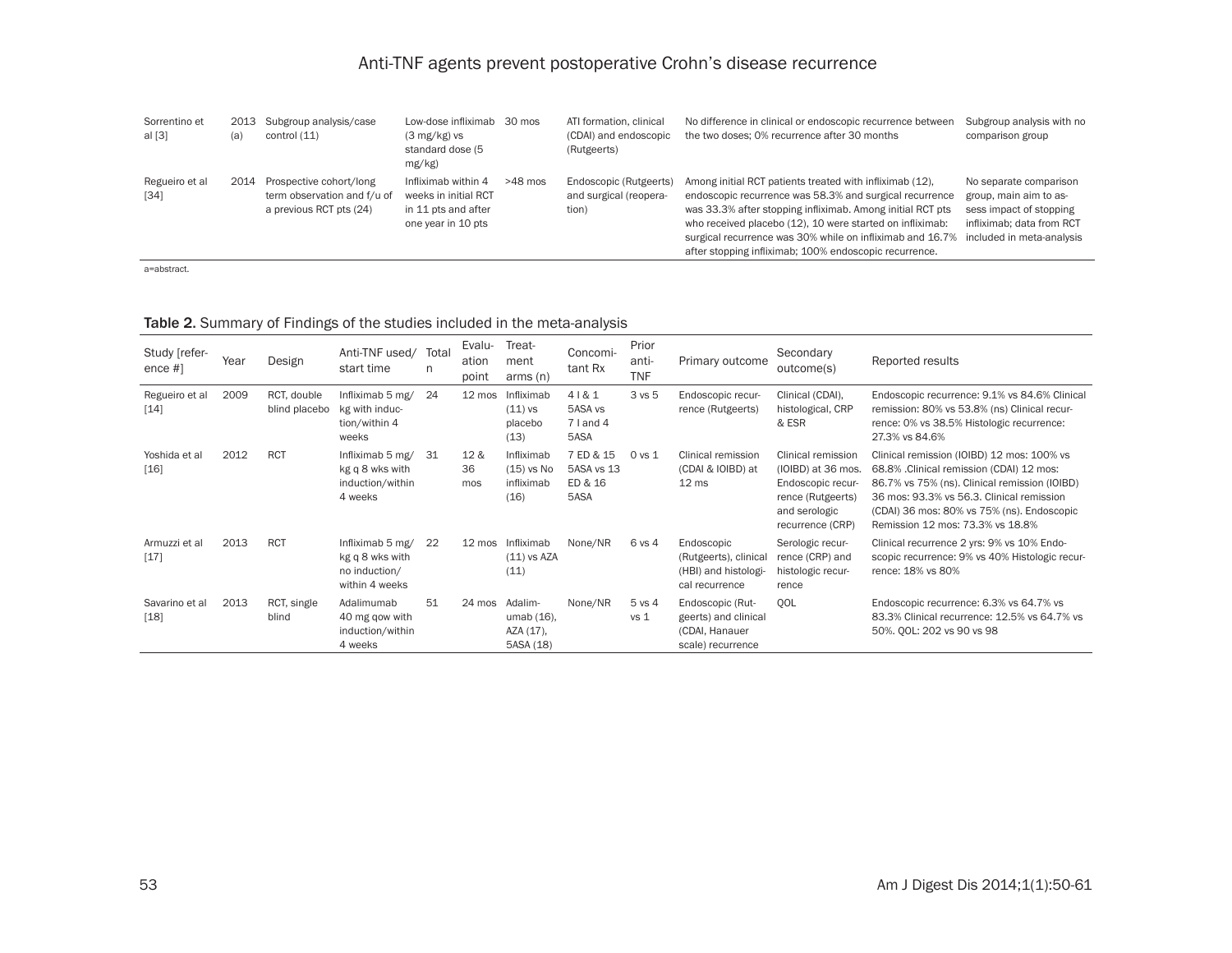| Study [reference #]      | Final evaluation<br>time | Anti-TNF prior to<br>surgery | Endoscopic recurrence rate:<br>anti-TNF vs comparator | Statistical significance |
|--------------------------|--------------------------|------------------------------|-------------------------------------------------------|--------------------------|
| Regueiro et al [14]      | $12 \text{ mos}$         | 30% vs 39%                   | 9.1% vs 84.6%                                         | p=0.006                  |
| Yoshida et al [16]       | $12 \text{ mos}$         | $0\%$ vs $6\%$               | 21.4% vs 81.3%                                        | p=0.004                  |
| Armuzzi et al [17]       | $12 \text{ mos}$         | 54% vs 36%                   | 9% vs 40%                                             | $p = 0.14$               |
| Savarino et al [18]      |                          |                              |                                                       |                          |
| Adalimumab vs AZA        | $24 \text{ mos}$         | 31% vs 24%                   | 6.3% vs 64.7%                                         | OR 0.036 (0.004-0.347)*  |
| Adalimumab vs mesalamine |                          | 31% vs 6%                    | 6.3% vs 83.3%                                         | OR (0.001-0.143)*        |

Table 3. Efficacy of anti-TNF treatment in preventing post-operative endoscopic recurrence

\*95% CI.

|  |  | Table 4. Efficacy of anti-TNF treatment in preventing post-operative clinical recurrence |
|--|--|------------------------------------------------------------------------------------------|
|--|--|------------------------------------------------------------------------------------------|

| Study [reference #]             | Final<br>evaluation<br>time | Scoring<br>system(s)<br>used | Clinical recurrence rates:<br>Anti-TNF treated vs not (p) | Clinical remission rates:<br>Anti-TNF treated vs not (p) |  |
|---------------------------------|-----------------------------|------------------------------|-----------------------------------------------------------|----------------------------------------------------------|--|
| Regueiro et al [14]             | $12 \text{ mos}$            | <b>CDAI</b>                  | 0% vs $38.5%$ (p=0.46)                                    | 80% vs 53.8% (p=0.38)                                    |  |
| Yoshida et al [16]              | $12 \text{ mos}$            | <b>CDAI</b>                  | 13.3% vs 25% (p=0.696)                                    | 86.7% vs 75% (p=0.696)                                   |  |
|                                 |                             | <b>IOIBD</b>                 | 0% vs 32% (p=0.020)                                       | 100% vs 68% (p=0.020)                                    |  |
|                                 | 36 mos                      | <b>CDAI</b>                  | 20% vs 25% (p=0.696)                                      | 80% vs 75% (p=0.696)                                     |  |
|                                 |                             | <b>IOIBD</b>                 | 6.7% vs 43.7% (p=0.008)                                   | 93.3% vs 56.3% (p=0.008)                                 |  |
| Armuzzi et al [1]               | $12 \text{ mos}$            | <b>HBI</b>                   | 9% vs 10% (p=0.14)                                        | $91\%$ vs 90% (p=0.14)                                   |  |
| Savarino et al [18]             |                             |                              |                                                           |                                                          |  |
| Adalimumab vs AZA vs mesalamine | $24 \text{ mos}$            | <b>CDAI</b>                  | 6.3% vs 70.6% vs 50% (p=0.0085)                           | 93.8% vs 23.5% vs 33.3% (p=0.0037)                       |  |
|                                 |                             | Hanauer                      | 12.5% vs 64.7% vs 50% (P=0.0188)                          | 87.5% vs 35.3% vs 50% (p=0.0188)                         |  |

Clinical recurrence: CDAI >150 in Yoshida study and >200 in Regueiro and Savarino studies, HBI ≥8, Clinical recurrence score (Hanauer) ≥2 Clinical remission: CDAI ≤150, HBI <8, Hanauer <2.

Crohn's Disease Activity Index (CDAI) cutoffs for defining clinical remission and/or clinical recurrence. In our analysis, the most conservative results among patients treated with anti-TNF agent were used. For example, if a study reported higher recurrence rates (or lower remission rates) based on CDAI scores than on another scale, the higher recurrence (or lower remission) rates were used in the analysis. We performed sensitivity analysis based on the "one study removed" method to assess the robustness of the pooled effect size. We also tested for heterogeneity using the Q test and reported a tau-squared (τ<sup>2</sup>) and  $l^2$  with *p* values for the percentage of heterogeneity observed. A funnel plot was used to assess the possibility of a publication bias in either endoscopic or clinical recurrence data, and a meta-regression was conducted to assess the impact of the study duration as a moderator of the overall results. Statistical analysis was performed using Comprehensive Meta Analysis (CMA) software version 2.2.064, 2011 New York City, NY, USA.

#### Results

#### *Study characteristics*

Table 1 includes the Summary of Findings (SoF) of the studies that were reviewed but were not included in the meta-analysis with the reasons for exclusion [13, 15, 21-34]. The reasons for exclusion from the meta-analysis were as follows: retrospective design, prospective nonrandomized or case series design with no comparison groups and unclear outcomes measurements. In general, these studies reported a wide range of clinical, endoscopic, histological or surgical postoperative Crohn's disease recurrence rates. Clinical and endoscopic recurrence rates ranged from 0-40% and 0-60%, respectively, depending on length of study and/or follow-up time and concomitant therapies.

Table 2 summarizes the studies that met the inclusion criteria for the meta-analysis [14, 16-18]. All four studies used the Rutgeerts scoring criteria to define endoscopic recurrence and remission. Endoscopic remission (or recurrence) was one of the primary outcomes measured in all of the studies. All studies clearly reported that the surgeon inverted the resection ends to assure macroscopically intact mucosa before performing side-to-side anastomosis. Despite having the only randomized double-blind placebo-controlled design, Regueiro et al reported significantly higher baseline erythrocyte sedimentation rate (ESR) and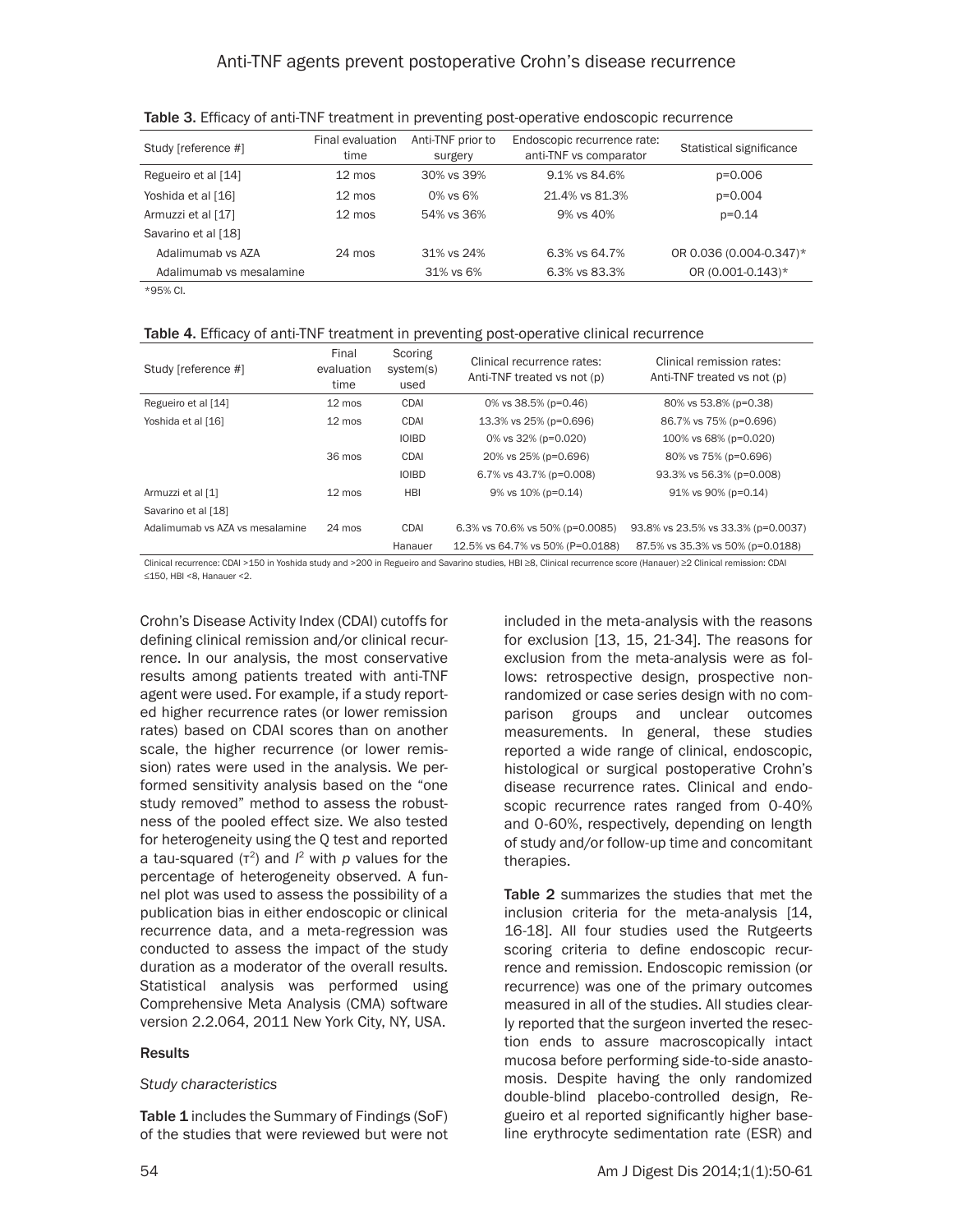



Figure 1. Pooled Risk Ratio (RR) of endoscopic recurrence (A/top) and clinical recurrence (B/bottom) in anti-TNF treated vs non-treated patients.

C-reactive protein (CRP) levels among the patients treated with IFX compared to placebo (ESR 40 vs 11, *p*=0.0004 & CRP 0.5 vs 0.1, *p*=0.049, respectively) and a much higher proportion of active smokers in the IFX arm (45.5% vs 7.7%, *p*=0.06). All other studies reported no significant differences in baseline characteristics. The study by Armuzzi et al reported the use of metronidazole post-operatively in all patients for 2 weeks [17]. In total, 53 patients were treated with either IFX or adalimumab postoperatively, and 74 received other therapies, mainly AZA or mesalamine.

#### *The use of anti-TNF agents and post-operative endoscopic recurrence*

The study by Armuzzi et al was the only study that reported no significant difference in endoscopic recurrence rates between IFX-treated and AZA treated patients (9% vs 40%, *p*=0.14).

However, more than half of the patients in the IFX arm (6/11) were treated with IFX prior to surgery whereas the patients in Yoshida et al [16] study were naïve to IFX. Regueiro et al and Savarino et al [14, 18] studied patient groups with prior anti-TNF treatment rates of approximately 30%. The reported endoscopic recurrence rates are summarized in Table 3.

**Favours alternative Rx** 

**Favours anti-TNF** 

The aggregate endoscopic recurrence rate among the patients treated with an anti-TNF agent was 5/53 (9.4%) compared with 54/74 (73%) in the non-treated patients (*p*<0001) at a median follow-up time of 18 months across the studies. The RR of experiencing endoscopic recurrence while on anti-TNF agent post-operatively was 0.179 (95% CI: 0.084-0.383; p<0.001) (Figure 1A). The risk difference was 0.624 (95% CI: 0.781-0.467), and the number needed to treat (NNT) to prevent one endoscopic recurrence was 1-2 patients (95% CI: 1-3).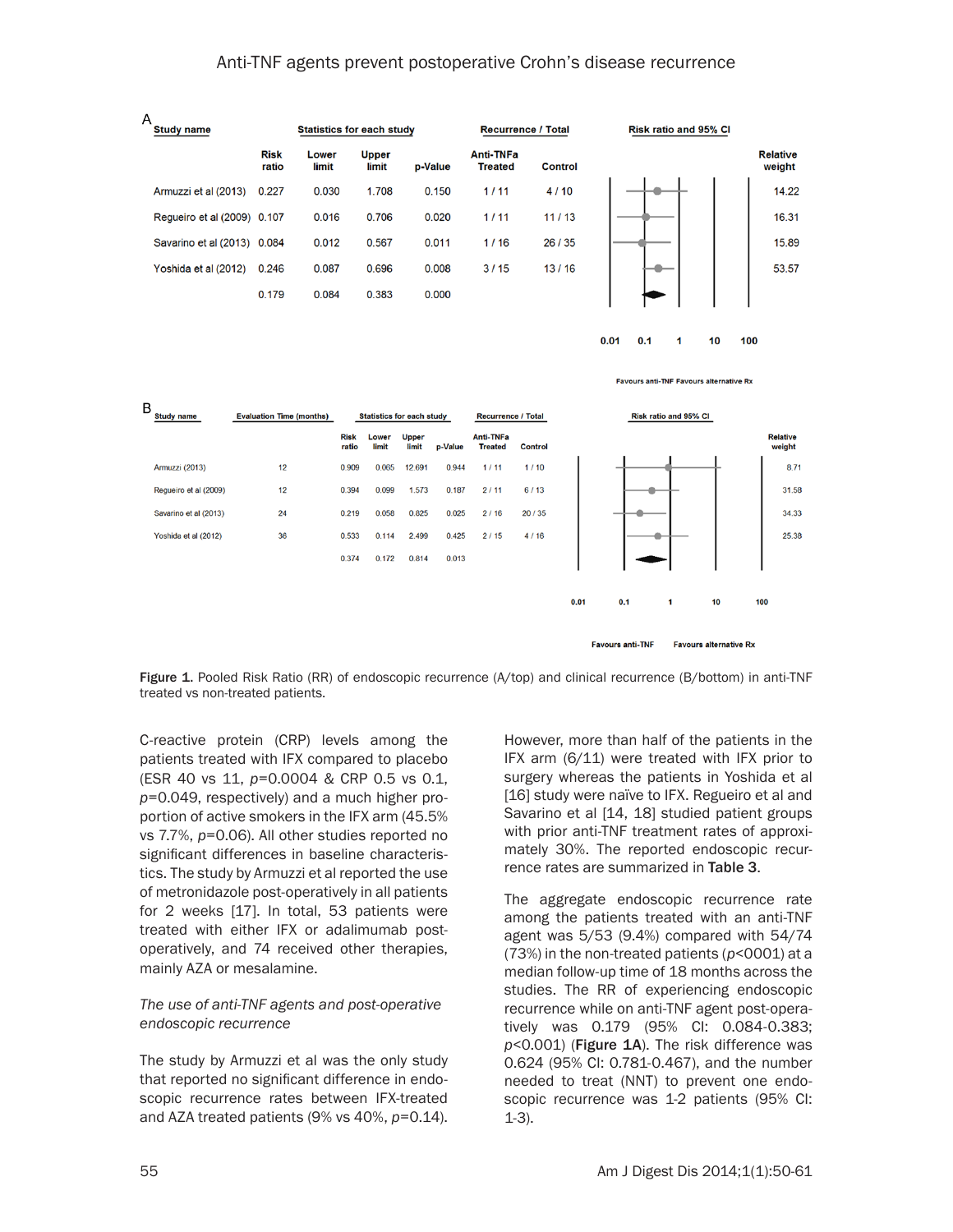

#### *Anti-TNF agent use and post-operative clinical recurrence*

There was more heterogeneity in how clinical remission and recurrence were measured and defined (Table 4). Three studies used more than one scoring system to measure and define clinical remission and recurrence (CDAI and either the International Organization for the Study of Inflammatory Bowel Diseases [IOIBD] criteria or the clinical recurrence grading scale proposed by Hanauer). In some studies, there were inconsistencies in the clinical remission rates between the scoring systems used in the same study. Specifically, in the study by Yoshida et al and based on CDAI scores, the respective remission rates were 86.7% and 80% at 12 and 36 months in the IFX-treated patients compared with 75% and 75% in the non-treated patients, a difference that was not statistically significant. In contrast, based on the IOIBD score, 100% and 93.3% of the patients treated with IFX were in clinical remission compared with 68% and 56.3% in the non-treated arm (*p*=0.02 & 0.008, respectively).

In addition, both Regueiro et al and Savarino et al used two different CDAI score cutoffs to define remission (<150) and recurrence (>200), whereas Yoshida et al used a cutoff of <150 to define remission and >150 to define clinical recurrence. In the studies by Regueiro et al and Savarino et al, CDAI <150 was consistent with clinical remission, but clinical recurrence was

defined as a score of >200. This is in contrast to the study by Yoshida et al, in which a single CDAI cutoff of 150 was used to define remission and recurrence.

In the pooled analysis, if a patient was not in clinical remission based on any of the scoring systems used, we included the event as a "recurrence" event.

The aggregate clinical recurrence rates were 7/53 (13.7%) for the anti-TNF-treated patients compared with 31/74 (41.9%) for the patients treated with other modalities (*p*=0.001). The pooled RR of experiencing clinical recurrence post-operatively was 0.374 (95% CI: 0.172- 0.784, *p*=0.013), with an absolute risk difference of 0.22 (95% CI: 0.354-0.107) and an NNT of 4-5 (95% CI: 3-10) (Figure 1B). Overall, the studies included in the analysis were comparable in several components making comparisons valid.

# *Other outcomes reported*

Some studies reported on other secondary outcomes. Regueiro et al and Armuzzi et al reported on histological recurrence rates in their studies, and both used same scoring system. The authors reported significantly lower histologic recurrence rates among IFX-treated patients with a pooled RR of 0.331 (95% CI: 0.163-0.673, *p*=0.002) ([Supplemental Figure](#page-13-0) [2\)](#page-13-0).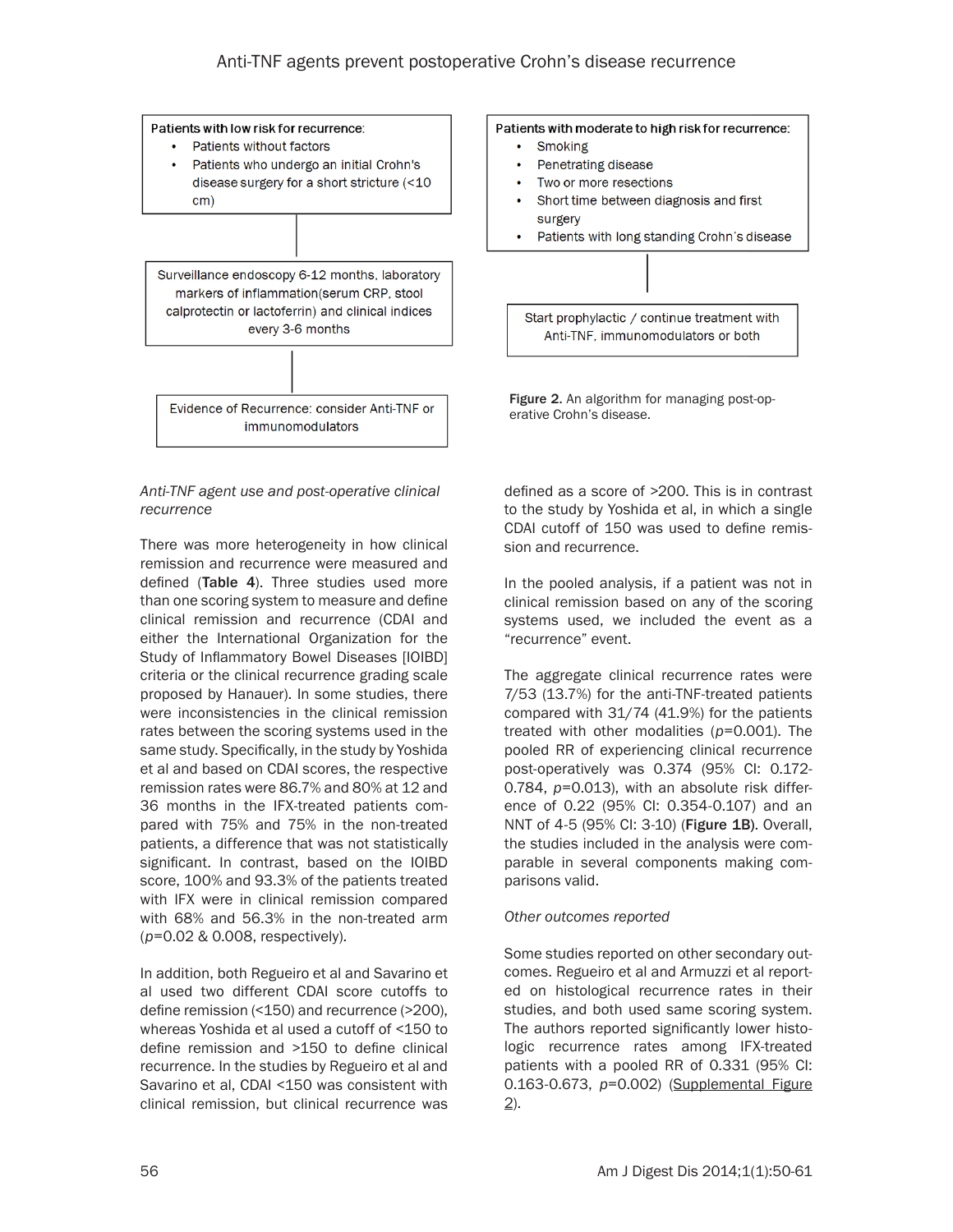All four studies reported on CRP levels at the end of the study. Two of the studies reported significant difference in CRP levels between the anti-TNF treated and the non-treated patients. Two studies reported mean values; one study reported median values, and one study reported the proportions of patients above and below the CRP cutoff value of 0.3. The pooled analysis of the two studies that reported mean values revealed a significant difference in means between the anti-TNF-treated and non-treated groups, favoring anti-TNF treatment (-0.199, *p*=0.002) ([Supplemental Figure 3](#page-13-0)).

# *Sensitivity analysis, heterogeneity testing and publication bias assessment*

Sensitivity analysis was performed using a "one study removed" method and its effect on the overall effect size estimate of the use of anti-TNF agents on endoscopic and clinical recurrence. No significant changes in the endoscopic recurrence estimates were observed, indicating robust overall estimates. However, in the clinical recurrence estimates, the effect size changed and rendered the p values for the overall effect without that study 0.08 (RR without the study 0.447; 95% CI: 0.181-1.108).

Heterogeneity testing confirmed the absence of significant heterogeneity among studies with regard to endoscopic recurrence data (τ<sup>2</sup> and  $I<sup>2</sup>$ <1%, *p*=ns in both) and mild heterogeneity for clinical recurrence data (τ<sup>2</sup> 0.026= and  $l^2$  57%, *p*=0.09). Due to the small number of studies included in the analysis, funnel plot or other publication bias assessment could not be performed adequately. A meta-regression revealed no significant impact of the study duration on the results of either endoscopic or clinical meta-analysis estimates.

# **Discussion**

Historically, post-operative recurrence of Crohn's disease after resection surgery occurs in up to 50% of patients within the first year [4-7]. Endoscopic recurrence occurs early and may predict clinical recurrence and its severity and timing [7]. Multiple systematic reviews and meta-analyses have been published on the topic of post-operative prevention of Crohn's disease recurrence. Those include a Cochrane Database systemic review and American College of Gastroenterology systematic review and evidence-based recommendations. However, due to the paucity of the reports that specifically investigated the use of anti-TNF agents to prevent postoperative Crohn's disease recurrence at the time of publication of the aforementioned reviews, there were no specific robust conclusions on the use of anti-TNF therapy to prevent post-operative recurrence. To our knowledge, this report is the first and only meta-analysis on the use of anti-TNF agents in the prevention of postoperative Crohn's disease recurrence after resection surgery. There has been several studies on the use of nitroimidazole antibiotics, mesalamine and AZA/6 MP. These agents were reported to be superior to placebo in preventing post-operative recurrence. Their efficacy appears to be comparable and at best a modest with an NNT of 8-10 (mesalamine and AZA) or associated with significant intolerance due to side effects (e.g., high-dose metronidazole and ornidazole). In addition, the efficacy of some of these medications in the treatment of Crohn's disease in general has been questioned, and recommendations regarding their use in pre-operative active disease and post-operative prevention of disease recurrence are inconsistent or contradictory [9, 11, 12]. A 2011 ACG evidencebased systematic review specifically states that 5-ASA therapies and antibiotics are not recommended for inducing or maintaining remission in Crohn's disease [12]. It is somewhat counterintuitive that a medicine that may not be effective in treating pre-operative Crohn's disease may be effective in the post-operative setting, given that surgery in general signifies a more severe and complex form of the disease that requires more effective treatment.

Although anti-TNF alone or in combination with immunomodulators is effective in treating all phenotypes of moderate to severe Crohn's disease, and although many anti-TNF agents are being used empirically post-operatively, the evidence for their use in this setting has been limited until recently [9, 12].

In our meta-analysis, IFX and adalimumab were superior to placebo, mesalamine and/or AZA for the prevention of endoscopic and clinical recurrence after surgical resection in Crohn's disease patients. Nevertheless, it is important to acknowledge and discuss several observations and limitations in our analysis and in the studies included.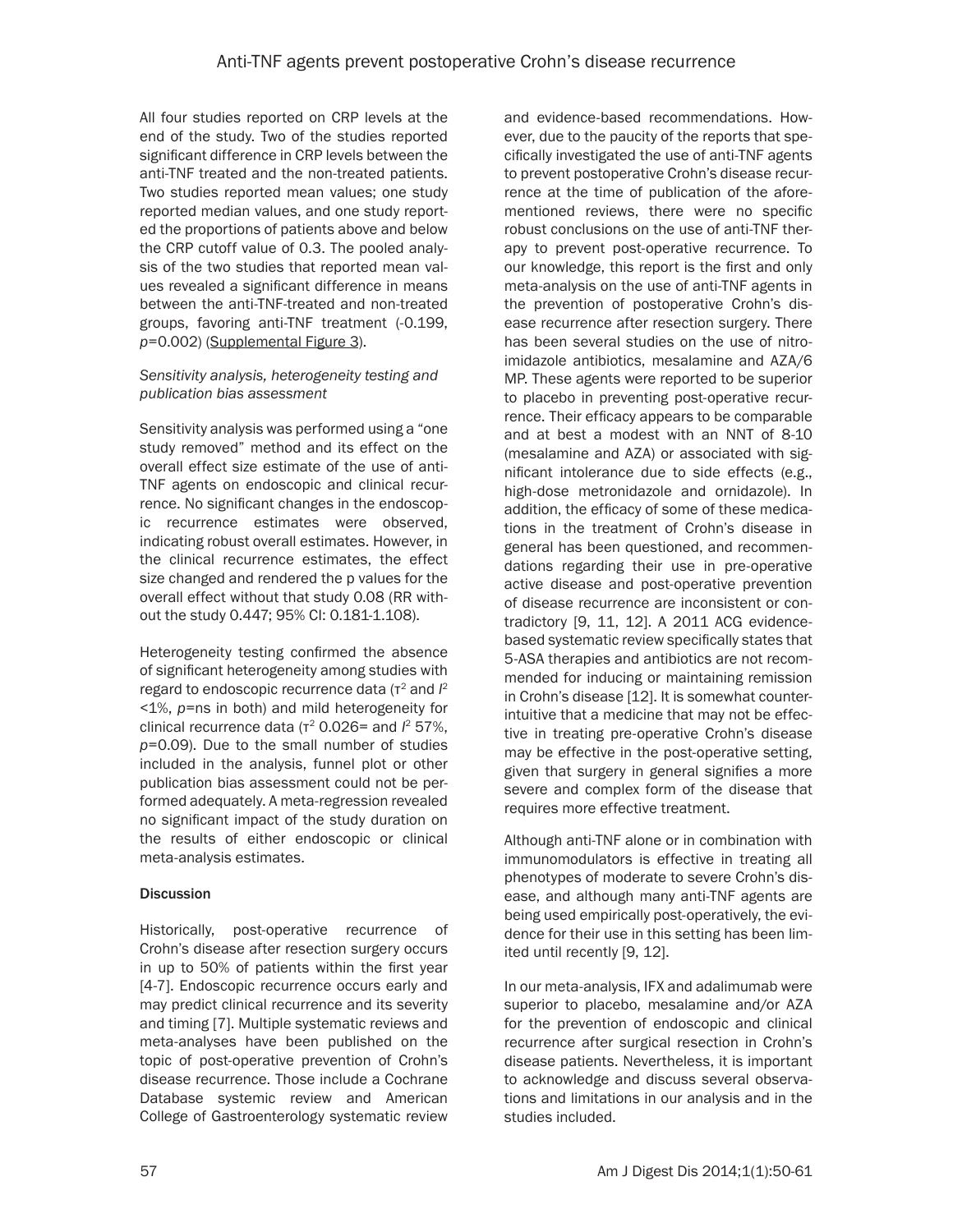Except for the study by Regueiro et al, the risk of bias due to the lack of a placebo arm and blinding to the treatment is substantial and may affect the internal validity of the studies included [\(Supplemental Table 1\)](#page-12-0). Double blinding, the use of a placebo arm and allocation concealment are particularly important in the conditions known to have high rates of placebo response rates. Fortunately, all studies included the more objective endoscopic evaluation as one of the primary outcome(s), and the rates of endoscopic recurrence were highly consistent across studies, regardless of their design.

Pre- and post-operative Crohn's disease patients can be a very heterogeneous group of patients with multiple risk factors that can both be difficult to control and increase the risk of requiring surgery. These factors include disease behavior, response to previous treatments and smoking status. Treatment with an anti-TNF agent prior to surgery varied substantially across the studies. The underutilization of effective medical therapy may have led to the need for surgery in some patients who otherwise would have avoided it. Conversely, a patient who requires surgery despite vigorous medical therapy (including anti-TNF) may indicate a more aggressive disease and/or failed medical therapy. These discrepancies may have been behind the negative results reported by Armuzzi et al, where more than 50% of patients were treated with IFX and more than 30% were treated with both IFX and AZA prior to surgery compared with 0% of patients in the study by Yoshida et al In addition, post-operative treatment was not standardized across studies. Two studies used metronidazole in all patients post-operatively, the study by Yoshida et al included elemental diet in the majority of patients post-operatively.

There was discrepancy between the reported endoscopic and clinical recurrence rates which has been reported in many other studies. It is possible that the clinical indices used, as important as they are, have substantial limitations in the post-operative setting due to the confounding structural effects of ileal resection. For example, many patients experience diarrhea after ileal resection depending on the length of the resected segment. Thus, diarrhea after surgery may not indicate recurrence of Crohn's disease. By including diarrhea as an indicator of clinical activity, authors may have over-estimated the frequency of Crohn's recurrence [35].

We used a conservative approach in our analysis of clinical recurrence. If a patient in the anti-TNF group was not in remission by any criteria, that patient was counted as a "failure" or clinical recurrence. Had we changed our analysis to count recurrence as CDAI >200 or to adopt the lower recurrence rates when two scores were used, the clinical recurrence data would have been substantially more robust and would not have changed with sensitivity analysis when the study by Savarino was removed (data not included).

The studies by Regueiro et al and Savarino et al had very similar designs with a few exceptions, including the use of adalimumab instead of IFX for 24 instead of 12 months. However, the study by Savarino et al was the only study that reported a significant and positive effect of adalimumab on all primary and secondary outcomes and parameters measured, including quality of life, CRP and ESR. We analyzed the data based on the assumption that adalimumab and IFX exhibit similar efficacy and tolerance profiles. Although there is no (and likely will never be) a head-to-head direct comparison between the two medicines in this setting, we feel there is no evidence to indicate that a significant difference in efficacy exists between the two agents. Although not all experts in the field agree with this statement, a very recent (in-press) population-based study by Oserman et al supports the relatively equal efficacies of IFX and adalimumab (indirect comparison) [36, 37].

One other limitation of the analysis, is that the overall quality of evidence is reduced due to imprecision (small number of events, very wide 95% CI of the individual studies potentially masking heterogeneity).

Despite the above limitations, the efficacy of IFX or adalimumab in preventing endoscopic and clinical recurrence appears to be significantly superior to other interventions currently available, with a relatively large and consistent effect size across studies and very small number needed to treat. The efficacy of the anti-TNF agents is further supported by long-term followup data and the outcome of withholding treatment. Recent reports have demonstrated very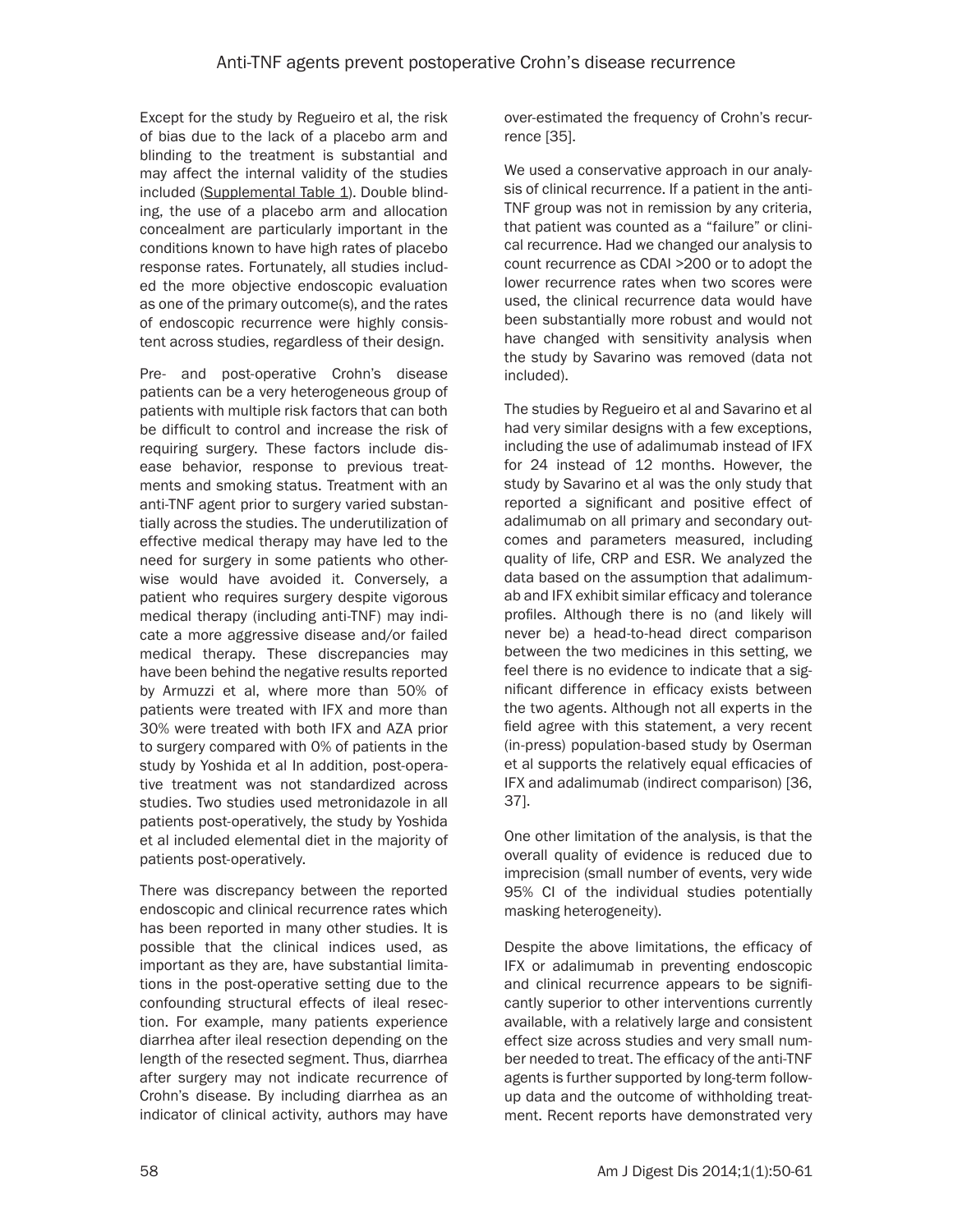substantial rates of endoscopic, clinical and even surgical disease recurrence shortly (within 4-6 months) after treatment when an anti-TNF agent was stopped [23, 30, 34].

There is at least one large dedicated multicenter randomized trial that is being conducted to provide higher quality evidence on the efficacy of infliximab for the prevention of clinical and endoscopic recurrence. The primary outcome in this study will be both clinical and endoscopic recurrence at week 76 and will enroll 299 patients. It is expected to be completed by mid-2016 [38]. In addition, a few more studies are being conducted, and adalimumab with smaller numbers and are expected to be completed around the same time. Until results from these studies become available, the best available evidence for the use of anti-TNF agents for the prevention of endoscopic and clinical recurrence of Crohn's disease is compiled in our meta-analysis.

One final question remains to be answered: should every patient with Crohn's disease who undergoes respective surgery be started on anti-TNF therapy? The answer to this question, in our opinion, is probably no. Anti-TNF therapy remains costly and carries increased risk of infection and malignancy. Therefore, the risk of recurrence after surgery should be determined and patients at moderate or high risk for recurrence should be considered for prophylactic anti-TNF therapy immediately after surgery. Although no predictive model exists, risk factors for postoperative recurrence include smoking, penetrating disease, having two or more resections, and short time between diagnosis and first surgery [39, 40]. Patients without these risk factors or with long-standing Crohn's disease or who undergo an initial Crohn's disease surgery for a short stricture (<10 cm) are considered to be at low risk for postoperative recurrence. These patient may be managed by surveillance endoscopy, laboratory markers of inflammation (serum CRP, stool calprotectin or lactoferrin) and clinical indices [40, 41]. Once evidence of recurrence is present, treatment with anti-TNF is probably indicated (Figure 2).

Furthermore, Crohn's disease patients requiring surgery can be broadly grouped into three categories that may dictate post-operative approach to recurrence prophylaxis:

1. Patients with benign non-inflamed stricture: these patients can be managed expectantly with surveillance endoscopies (initially every 6 months with increasing intervals if remain in remission). If disease recur endoscopically or clinically, treatment might be indicated with immunomodulators or anti-TNF agents.

2. Patients with slow smoldering disease resulting in the need for resection: these patients will likely need prophylaxis immediately post-operatively with immunomodulators or anti-TNF agents.

3. Patients with crescendo/aggressive disease progressing to resection: these patients will likely require a combination of immunomodulators and anti-TNF agent [40].

This paradigm is being validated and hopefully results will become available soon. (Personal communication with Miguel Regueiro, MD).

#### Disclosure of conflict of interest

None of the authors has any conflict of interest relevant to the manuscript.

Address correspondence to: Dr. Houssam E Mardini, University of Kentucky College of Medicine and Lexington VA Medical Center, 800 Rose Street, Room MN649, Lexington, KY 40536. Tel: 859-257-5522; Fax: 859-257-8860; E-mail: [mardinihe@uky.edu](mailto:mardinihe@uky.edu)

#### References

- [1] Peyrin-Biroulet L, Loftus EV Jr, Colombel JF, Sandborn WJ. The natural history of adult Crohn's disease in population-based cohorts. Am J Gastroenterol 2010 Feb; 105: 289-97.
- [2] Ramadas AV, Gunesh S, Thomas GA, Williams GT, Hawthorne AB. Natural history of Crohn's disease in a population-based cohort from Cardiff (1986-2003): a study of changes in medical treatment and surgical resection rates. Gut 2010 Sep; 59: 1200-6.
- [3] Hashash JG, Regueiro MD. The evolving management of postoperative Crohn's disease. Expert Rev Gastroenterol Hepatol 2012 Sep; 6: 637-48.
- [4] Kim NK, Senagore AJ, Luchtefeld MA, MacKeigan JM, Mazier WP, Belknap K, Chen SH. Long-term outcome after ileocecal resection for Crohn's disease. Am Surg 1997 Jul; 63: 627-33.
- [5] Ng SC, Lied GA, Arebi N, Phillips RK, Kamm MA. Clinical and surgical recurrence of Crohn's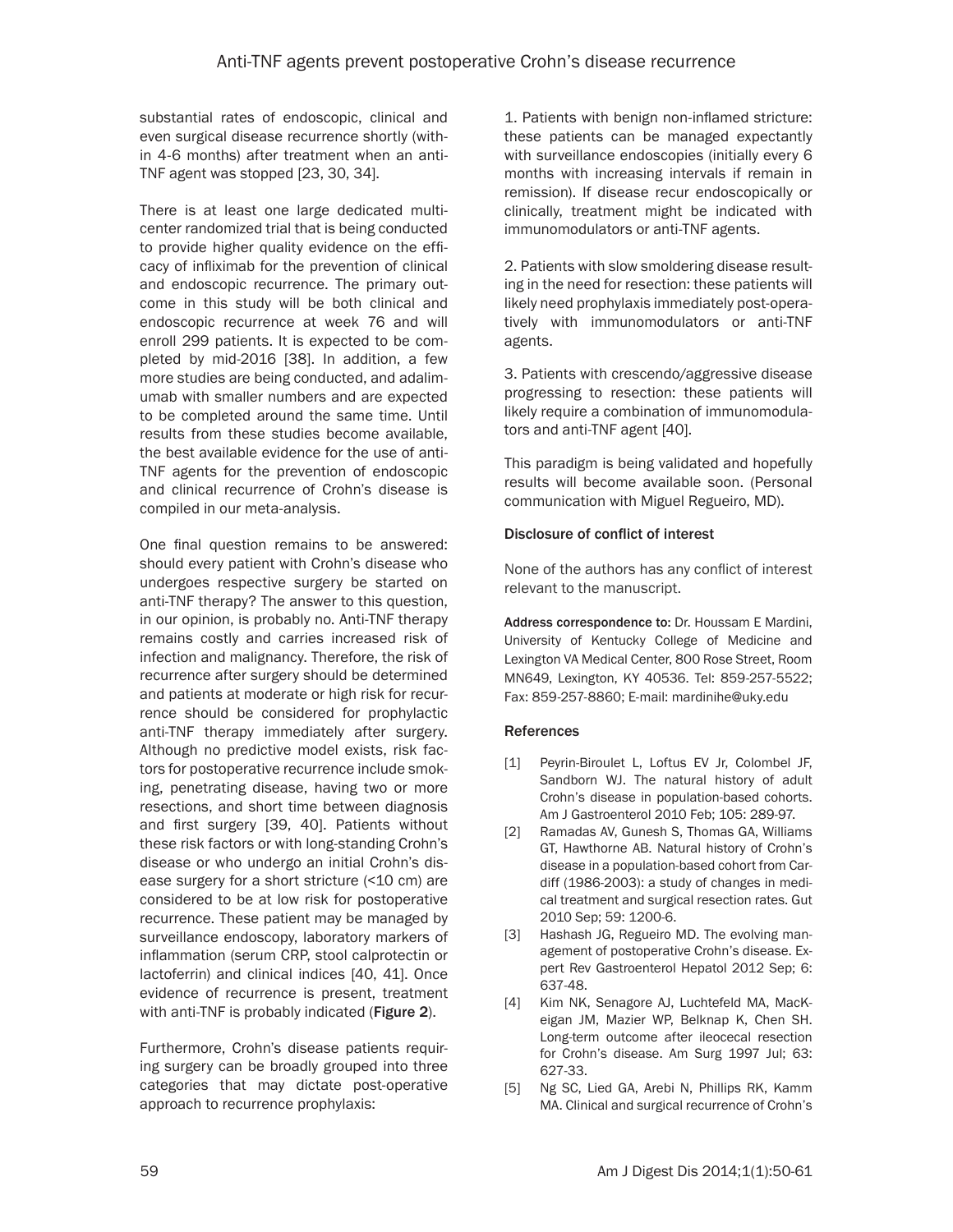disease after ileocolonic resection in a specialist unit. Eur J Gastroenterol Hepatol 2009 May; 21: 551-7.

- [6] De Cruz P, Bernardi MP, Kamm MA, Allen PB, Prideaux L, Williams J, Johnston MJ, Keck J, Brouwer R, Heriot A, Woods R, Brown S, Bell SJ, Elliott R, Connell WR, Desmond PV. Postoperative recurrence of Crohn's disease: impact of endoscopic monitoring and treatment step-up. Colorectal Dis 2013 Feb; 15: 187-97.
- [7] Rutgeerts P, Bernardi MP, Kamm MA, Allen PB, Prideaux L, Williams J, Johnston MJ, Keck J, Brouwer R, Heriot A, Woods R, Brown S, Bell SJ, Elliott R, Connell WR, Desmond PV. Predictability of the postoperative course of Crohn's disease. Gastroenterology 1990 Oct; 99: 956-63.
- [8] Doherty G, Bennett G, Patil S, Cheifetz A, Moss AC. Interventions for prevention of post-operative recurrence of Crohn's disease. Cochrane Database Syst Rev 2009 Oct; 7: CD006873.
- [9] Lichtenstein GR, Hanauer SB, Sandborn WJ. Management of Crohn's disease in adults. Practice Parameters Committee of American College of Gastroenterology. Am J Gastroenterol 2009 Feb; 104: 465-83.
- [10] van Loo ES, Dijkstra G, Ploeg RJ, Nieuwenhuijs VB. Prevention of postoperative recurrence of Crohn's disease. J Crohns Colitis 2012 Jul; 6: 637-46.
- [11] Sandborn WJ, Feagan BG. The efficacy of azathioprine and 6-mercaptopurine for the prevention of postoperative recurrence in patients with Crohn's disease remains uncertain. Gastroenterology 2004 Sep; 127: 990-3.
- [12] Talley NJ, Abreu MT, Achkar JP, Bernstein CN, Dubinsky MC, Hanauer SB, Kane SV, Sandborn WJ, Ullman TA, Moayyedi P; American College of Gastroenterology IBD Task Force. An evidence-based systematic review on medical therapies for inflammatory bowel disease. American College of Gastroenterology IBD Task Force. Am J Gastroenterol 2011 Apr; 106 Suppl 1: S2-25.
- [13] Sorrentino D, Terrosu G, Avellini C, Maiero S. Infliximab with low-dose methotrexate for prevention of postsurgical recurrence of ileocolonic Crohn disease. Arch Intern Med 2007 Sep 10; 167: 1804-7.
- [14] Regueiro M, Schraut W, Baidoo L, Kip KE, Sepulveda AR, Pesci M, Harrison J, Plevy SE. Infliximab prevents Crohn's disease recurrence after ileal resection. Gastroenterology 2009 Feb; 136: 441-50.
- [15] De Cruz P, Kamm MA, Hamilton AL, Ritchie KJ, Gorelik A, Liew D, Prideaux L, Lawrance IC, Andrews JM, Peter A, Sparrow BM, Jakobovits S, Florin TH, Gibson PR, Debinski H, Gearry RB, Macrae FA, Leong RW, Kronborg L, Connor SJ, Radford-Smith G, Selby W, Johnston MJ, Woods

R, Keck J, Brouwer R, Connell W, Brown SJ, Bell S, Lust M, Elliott R, Desmond P. Adalimumab Prevents Post-Operative Crohn's Disease Recurrence, and is Superior to Thiopurines: Early Results From the POCER Study. Gastroenterology 2012; 142 Suppl 1: S-212.

- [16] Yoshida K, Fukunaga K, Ikeuchi H, Kamikozuru K, Hida N, Ohda Y, Yokoyama Y, Iimuro M, Takeda N, Kato K, Kikuyama R, Nagase K, Hori K, Nakamura S, Miwa H, Matsumoto T. Scheduled infliximab monotherapy to prevent recurrence of Crohn's disease following ileocolic or ileal resection: a 3-year prospective randomized open trial. Inflamm Bowel Dis 2012 Sep; 18: 1617-23.
- [17] Armuzzi A, Felice C, Papa A, Felice C, Papa A, Marzo M, Pugliese D, Andrisani G, Federico F, De Vitis I, Rapaccini GL, Guidi L. Prevention of postoperative recurrence with azathioprine or infliximab in patients with Crohn's disease: an open-label pilot study. J Crohns Colitis 2013 Dec 15; 7: e623-9.
- [18] Savarino E, Bodini G, Dulbecco P, Assandri L, Bruzzone L, Mazza F, Frigo AC, Fazio V, Marabotto E, Savarino V. Adalimumab is more effective than azathioprine and mesalamine at preventing postoperative recurrence of Crohn's disease: a randomized controlled trial. Am J Gastroenterol 2013 Nov; 108: 1731-42.
- [19] Moher D, Liberati A, Tetzlaff J, Altman DG; PRISMA Group. Preferred reporting items for systematic reviews and meta-analyses: the PRISMA statement. Ann Intern Med 2009 Aug 18; 151: 264-9.
- [20] Higgins JP, Altman DG, Gøtzsche PC, Jüni P, Moher D, Oxman AD, Savovic J, Schulz KF, Weeks L, Sterne JA; Cochrane Bias Methods Group; Cochrane Statistical Methods Group. The Cochrane Collaboration's tool for assessing risk of bias in randomised trials. BMJ 2011 Oct 18; 343: d5928.
- [21] Yoshimura N, Kawaguchi T, Sako M, et al. Clinical Efficacy of Infliximab in the Management of Postsurgical Recurring Crohn's Disease. Gastroenterology 2008; 134 Suppl 1: A-472.
- [22] Fernández-Blanco I, Monturiol J, Martinez B, et al. Adalimumab in the Prevention of Postoperative Recurrence of Crohn's Disease. Gastroenterology 2010 May; 138 Suppl 1: S-692.
- [23] Sorrentino D, Paviotti A, Terrosu G, Avellini C, Geraci M, Zarifi D. Low-dose maintenance therapy with infliximab prevents postsurgical recurrence of Crohn's disease. Clin Gastroenterol Hepatol 2010 Jul; 8: 591-9.
- [24] Tarekegn S, Oimoen K, Zadvornova Y, et al. Biologics Are Superior to Immunomodulators in Prevention of Post-Operative Recurrence of Crohn's Disease. Gastroenterology 2011 May; 140 Suppl 1: S-592.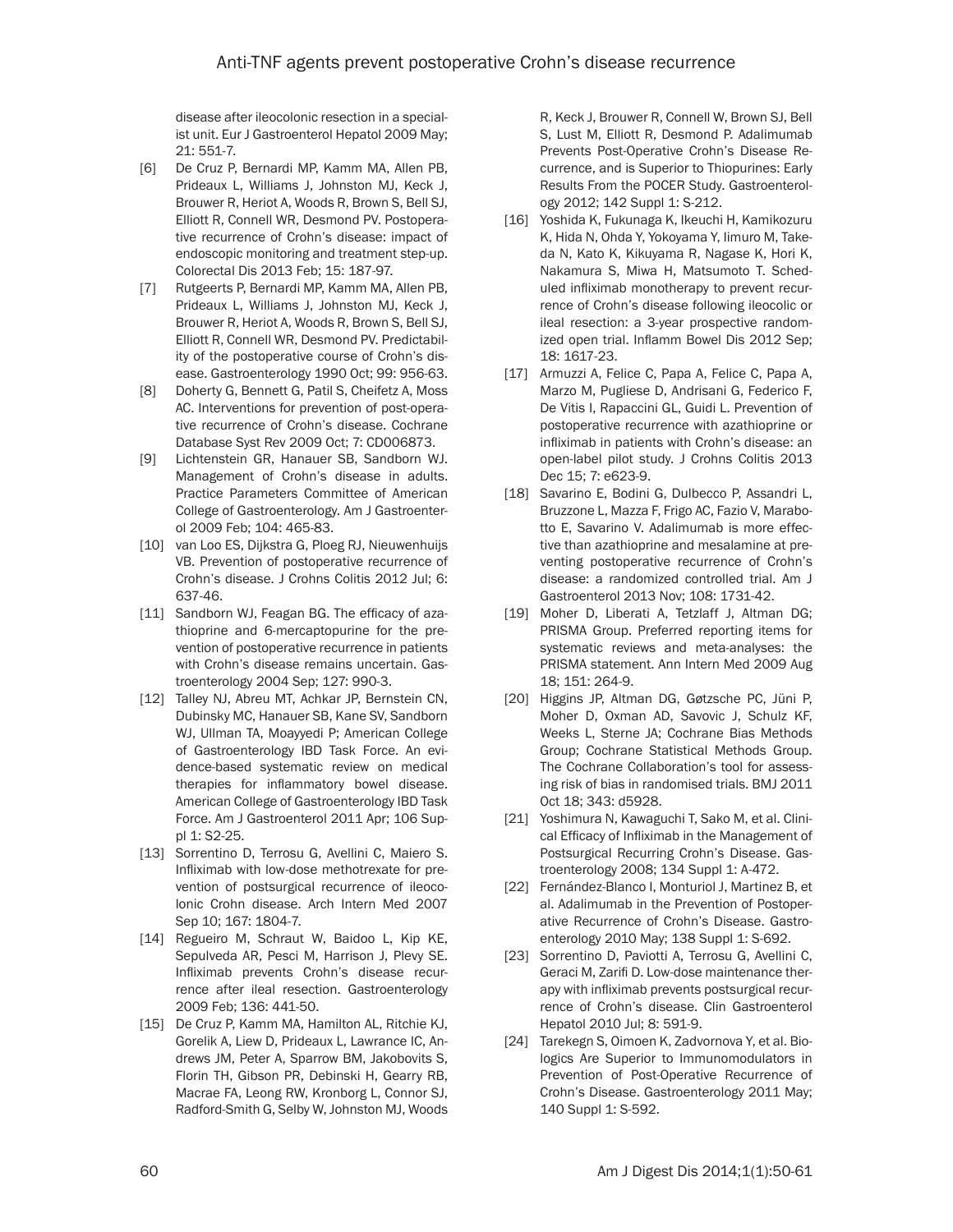- [25] Aguas M, Bastida G, Cerrillo E, Beltrán B, Iborra M, Sánchez-Montes C, Muñoz F, Barrio J, Riestra S, Nos P. Adalimumab in prevention of postoperative recurrence of Crohn's disease in high-risk patients. World J Gastroenterol 2012 Aug 28; 18: 4391-8.
- [26] Esaki M, Matsumoto T, Umeno J, et al. Long-Term Effect of Infliximab Against Postoperative Recurrence of Mucosal Lesions in Patients With Crohn's Disease. Gastroenterology 2012 May; 42 Suppl 1: S-352.
- [27] Papamichael K, Archavlis E, Lariou C, Archavlis E, Lariou C, Mantzaris GJ. Adalimumab for the prevention and/or treatment of post-operative recurrence of Crohn's disease: a prospective, two-year, single center, pilot study. J Crohns Colitis 2012 Oct; 6: 924-31.
- [28] Sakuraba A, Sato T, Matsukawa H, Sato T, Matsukawa H, Okamoto S, Takaishi H, Ogata H, Iwao Y, Hibi T. The use of infliximab in the prevention of postsurgical recurrence in polysurgery Crohn's disease patients: a pilot open-labeled prospective study. Int J Colorectal Dis 2012 Jul; 27: 947-52.
- [29] Savarino E, Dulbecco P, Bodini G, Assandri L, Savarino V. Prevention of postoperative recurrence of Crohn's disease by Adalimumab: a case series. Eur J Gastroenterol Hepatol 2012 Apr; 24: 468-70.
- [30] Araki T, Uchida K, Okita Y, Fujikawa H, Inoue M, Ohi M, Tanaka K, Inoue Y, Mohri Y, Kusunoki M. The impact of postoperative infliximab maintenance therapy on preventing the surgical recurrence of Crohn's disease: a single-center paired case-control study. Surg Today 2014 Feb; 44: 291-6. [Epub ahead of print].
- [31] Kotze P, Albuquerque I, Teixeira F, et al. Infliximab and Adalimumab are Equally Effective in Prevention of Postoperative Endoscopic Recurrence in Crohn's Disease: A Brazilian Pilot Study. [Abstract]. Inflammatory Bowel Diseases 2013 Dec; 19 (Suppl 1): S70-S70.
- [32] Shinzaki S, Iijima H, Mizushima T, et al. Postoperative Combination of Nutritional Therapy and Infliximab for Sustained Remission of Adult Crohn's Disease. Gastroenterology 2013 May; 144 Suppl 1: S-435.
- [33] Sorrentino D, Hauenstein S, Marino M, et al. Low Dose Infliximab for Prevention of Postoperative Recurrence of Crohn's Disease: Long Term Follow-up and Impact of Infliximab Trough Levels and Antibodies to Infliximab. Gastroenterology 2013 May; 144 Suppl 1: S-777.
- [34] Regueiro M, Kip KE, Baidoo L, Swoger JM, Schraut W. Postoperative Therapy with Infliximab Prevents Long-Term Crohn's Disease Recurrence. Clin Gastroenterol Hepatol 2014 Jan 16; [Epub ahead of print].
- [35] Regueiro M, Kip KE, Schraut W, Baidoo L, Sepulveda AR, Pesci M, El-Hachem S, Harrison J, Binion D. Crohn's disease activity index does not correlate with endoscopic recurrence one year after ileocolonic resection. Inflamm Bowel Dis 2011 Jan; 17: 118-26.
- [36] Dassopoulos T, Sorrentino D. Infliximab versus Adalimumab for Crohn's disease: Perhaps Too Early To Call It A Tie. Clin Gastroenterol Hepatol 2014 May; 12: 818-20.
- [37] Osterman MT, Haynes K, Delzell E, Zhang J, Bewtra M, Brensinger C, Chen L, Xie F, Curtis JR, Lewis JD. Comparative Effectiveness of Infliximab and Adalimumab for Crohn's Disease. Clin Gastroenterol Hepatol 2014 May; 12: 811- 817, e3.
- [38] A Multicenter Trial Comparing REMICADE (Infliximab) and Placebo in the Prevention of Recurrence in Crohn's disease (CD) Patients Undergoing Surgical Resection Who Are at an Increased Risk of Recurrence. ClinicalTrials. gov. http://clinicaltrials.gov/ct2/show/NCT01 190839?term=infliximab+and+crohn%27s&r ank=2 Accessed: February 24<sup>th</sup>, 2014.
- [39] Yamamoto T, Watanabe T. Strategies for the prevention of postoperative recurrence of Crohn's disease. Colorectal Dis 2013 Dec; 15: 1471-80.
- [40] Swoger JM, Regueiro M. Preventive therapy in postoperative Crohn's disease. Curr Opin Gastroenterol 2010 Jul; 26: 337-43.
- [41] Lamb CA, Mohiuddin MK, Gicquel J, Neely D, Bergin FG, Hanson JM, Mansfield JC. Faecal calprotectin or lactoferrin can identify postoperative recurrence in Crohn's disease. Br J Surg 2009; 96: 663-674.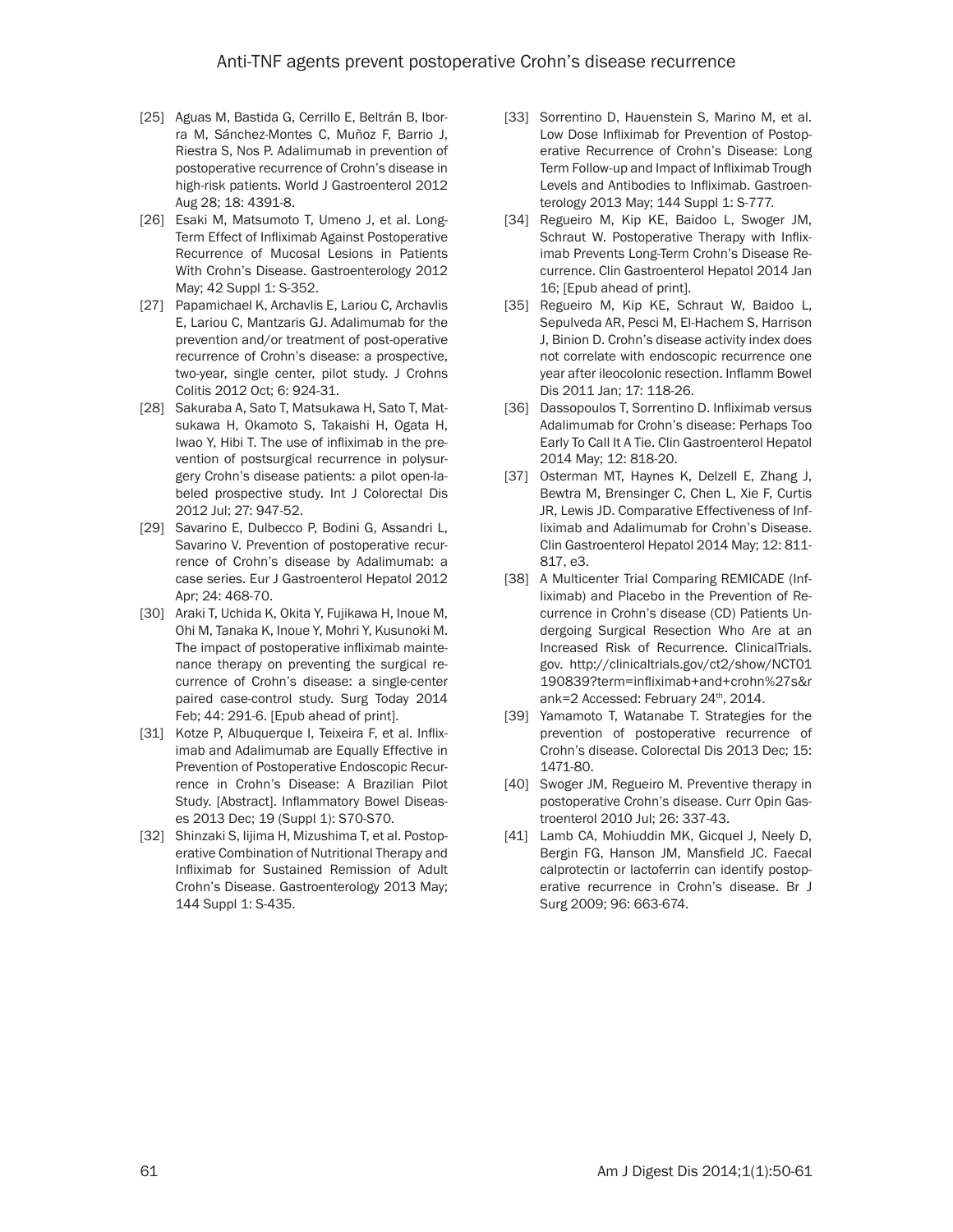<span id="page-12-0"></span>

|  |  | <b>Supplemental Table 1.</b> The Cochrane Collaboration's tool for risk of bias assessment |
|--|--|--------------------------------------------------------------------------------------------|
|--|--|--------------------------------------------------------------------------------------------|

| Study            | Adequate sequence | Allocation   | Blind- | Incomplete outcome | Free of selec-  | Free of     |
|------------------|-------------------|--------------|--------|--------------------|-----------------|-------------|
|                  | generation?       | concealment? | ing?   | data addressed?    | tive reporting? | other bias? |
| Regueiro et al   | Yes               | Yes          | Yes    | Yes                | Yes             | Yes         |
| Yoshida et al    | unclear           | No           | No     | Yes                | Yes             | Yes         |
| Armuzzi et al    | unclear           | No.          | Nο     | Yes                | unclear         | No          |
| Sorrentino et al | Yes               | Yes          | No     | Yes                | Yes             | Yes         |